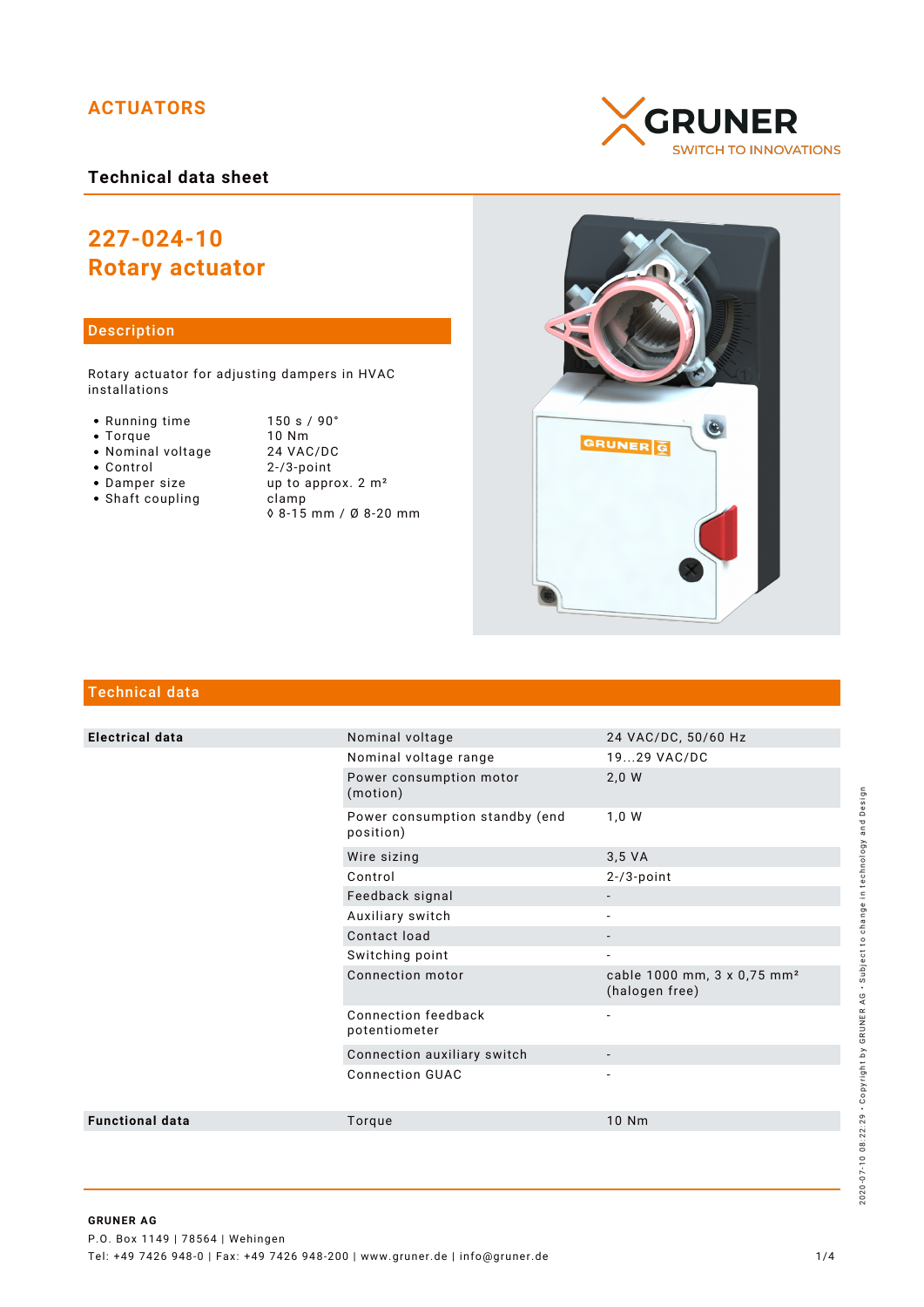

| <b>Technical data</b>  |                                         |                                                                   |
|------------------------|-----------------------------------------|-------------------------------------------------------------------|
|                        |                                         |                                                                   |
| <b>Functional data</b> | Damper size                             | up to approx. 2 m <sup>2</sup>                                    |
|                        | Synchronised speed                      | ±5%                                                               |
|                        | Direction of rotation                   | selected by switch                                                |
|                        | Manual override                         | gearing latch disengaged with<br>pushbutton, self-resetting       |
|                        | Angle of rotation                       | 0°max. 95° can be limited with<br>adjustable mechanical end stops |
|                        | Running time                            | 150 s / 90°                                                       |
|                        | Sound power level                       | $<$ 35 dB(A)                                                      |
|                        | Shaft coupling                          | clamp $\sqrt{6}$ 8-15 mm / Ø 8-20 mm                              |
|                        | Position indication                     | mechanical with pointer                                           |
|                        | Service life                            | $> 60000$ cycles $(0^{\circ}95^{\circ}0^{\circ})$                 |
| <b>Safety</b>          | Protection class                        | III (safety extra-low voltage)                                    |
|                        | Degree of protection                    | IP 54 (cable downwards)                                           |
|                        | <b>EMC</b>                              | CE (2014/30/EU)                                                   |
|                        | <b>LVD</b>                              | CE (2014/35/EU)                                                   |
|                        | <b>RoHS</b>                             | CE (2011/65/EU - 2015/863/EU -<br>2017/2102/EU)                   |
|                        | Mode of operation                       | Typ 1 (EN 60730-1)                                                |
|                        | Rated impulse voltage                   | 0,8 kV (EN 60730-1)                                               |
|                        | Control pollution degree                | 3 (EN 60730-1)                                                    |
|                        | Ambient temperature normal<br>operation | $-30^{\circ}$ C +50 $^{\circ}$ C                                  |
|                        | Storage temperature                     | $-30^{\circ}$ C +80 $^{\circ}$ C                                  |
|                        | Ambient humidity                        | 595% r.H., non condensing (EN<br>$60730-1)$                       |
|                        | Maintenance                             | maintenance free                                                  |
| Dimensions / Weight    | <b>Dimensions</b>                       | 115 x 65 x 61 mm                                                  |
|                        | Weight                                  | 350 <sub>q</sub>                                                  |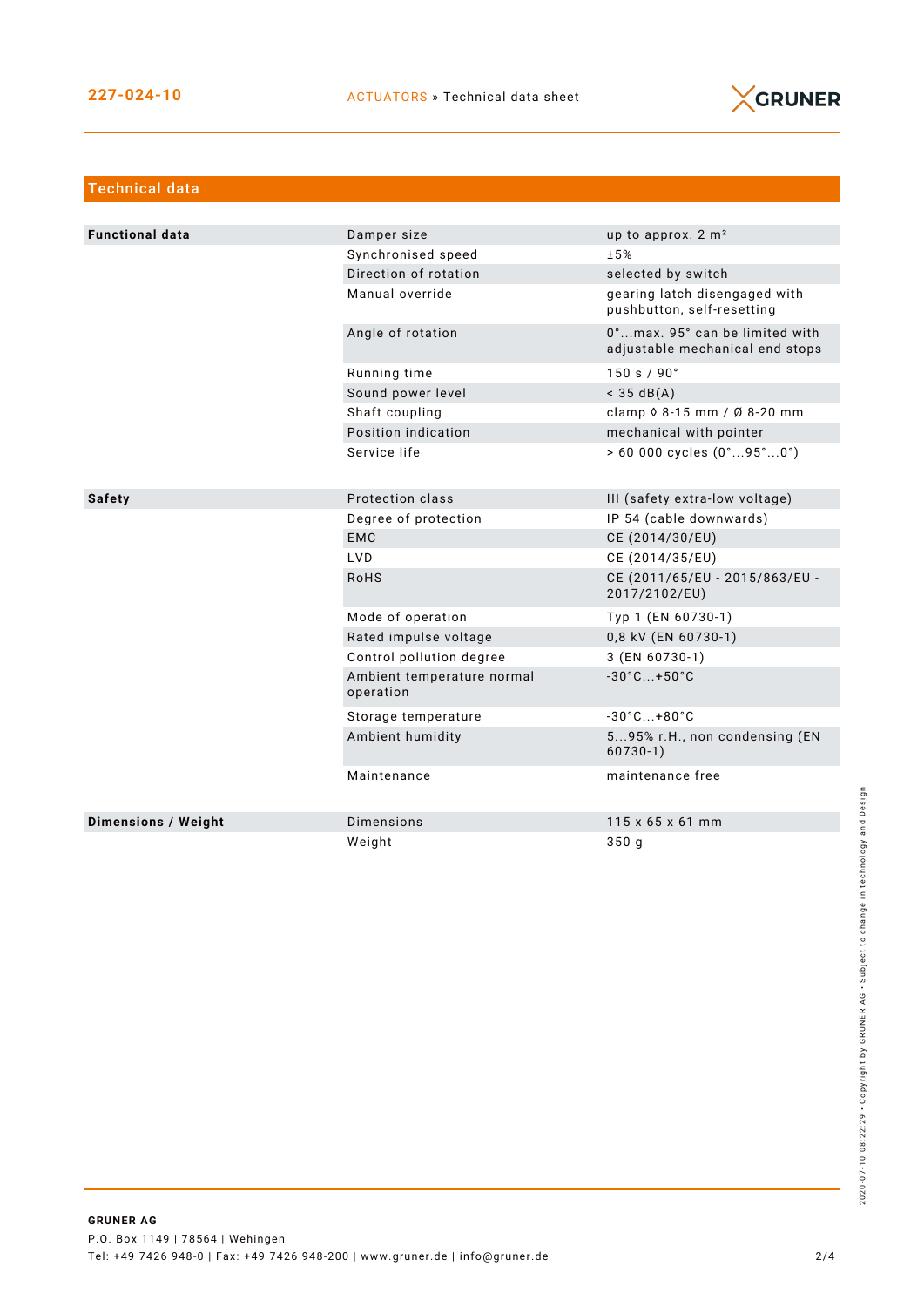

#### Functionality / Properties

#### **Operating mode**

2 point:

Connect power supply to wire 1+2, actuator drives to position 1. Is also wire 3 connected to the power supply, actuator drives to position 0.

3 point: Connect power supply to wire 1+2,

actuator drives to position 1. Is wire 1+3 connected to the power supply, actuator drives to position  $\Omega$ 

The actuator is overload-proof, requires no limit switches and automatically stops, when the end stop is reached.

#### **Direct mounting**

Simple direct mounting on the damper shaft with a clamp, protection against rotating with enclosed anti-rotation lock or rather at intended attachment points.

#### **Manual override**

Manual override with selfresetting pushbutton possible (the gear is disengaged as long as the button is pressed).

#### **Mode switch**

Mode switch with two positions at the housing:

R: rotary rotation right / clockwise L: rotary rotation left / counter clockwise



#### Connector / Security Note



#### **Safety remarks**

- Connect via safety isolation transformer!
- The device is not allowed to be used outside the specified field of application, especially in airplanes.
- It may only be installed by suitably trained personnel. Any legal regulations or regulations issued by authorities must be observed during assembly.
- The device may only be opened at the manufacturer´s site.
- The device is not allowed to be disposed of as household refuse. All locally valid regulations and requirements must be observed.
- When calculating the required torque, the specifications supplied by the damper manufacturer´s (crosssection, design, installation site), and the air flow conditions must be observed.